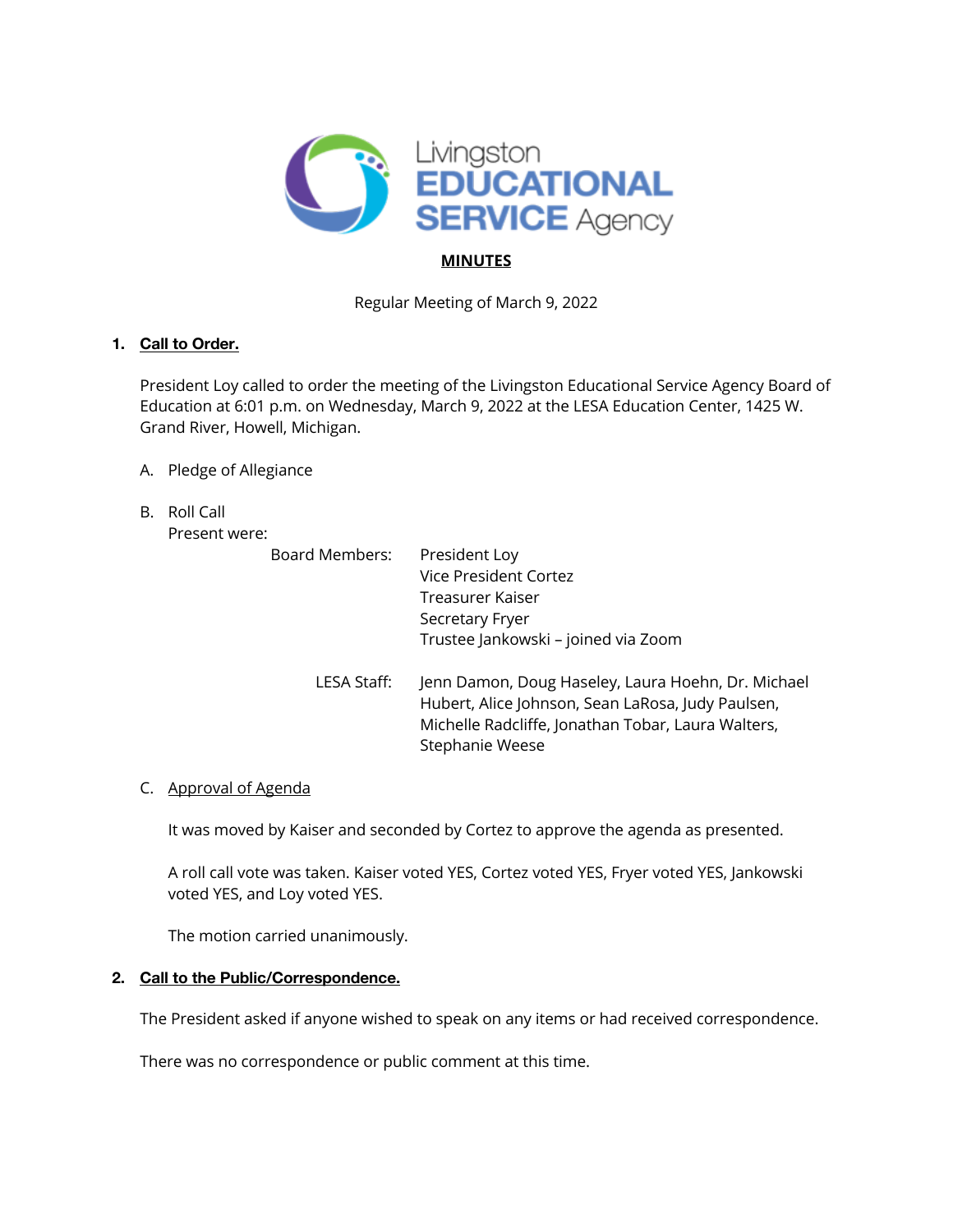### **3. Approval of Consent Agenda**

It was moved by Cortez and seconded by Kaiser to approve the Consent Agenda.

A roll call vote was taken. Cortez voted YES, Kaiser voted YES, Jankowski voted YES, Fryer voted YES, and Loy voted YES.

The motion carried unanimously.

- A. Personnel Board Report The Personnel Board Report was presented for approval.
- B. Approval: Financial Information The following financials were presented for approval:
	- Check Register of January 2022
	- Purchase Card Transactions of January 2022
- C. Approval: Minutes

The following minutes were presented for approval:

• Regular Board Meeting of February 9, 2022

### **4. Presentation(s).**

- A. A Talking is Teaching Campaign update was provided by Sean LaRosa.
- B. Michelle Radcliffe introduced Laura Hoehn, who shared information on Career Education using Xello.

#### **5. Action/Discussion Items**

A. Common School Calendar and Agency Calendar of Operations

The Agency is required under the provisions of MCL 380.1284a to develop a common school calendar for at least the next 5 school years in cooperation with its constituent districts. The attached calendar represents the recommendation of the Superintendent after working with the constituent district superintendents.

Additionally, the Agency has historically adopted a calendar of operations from which all other employee work calendars are created. The attached Agency calendar of operations is recommended by the Superintendent for implementation in the 2022-23 academic year.

It was moved by Fryer and seconded by Jankowski that the Board of Education approve the common school calendar and the Agency calendar of operations as presented.

A roll call vote was taken. Fryer voted YES, Jankowski voted YES, Cortez voted YES, Kaiser voted YES, and Loy voted YES.

The motion carried unanimously.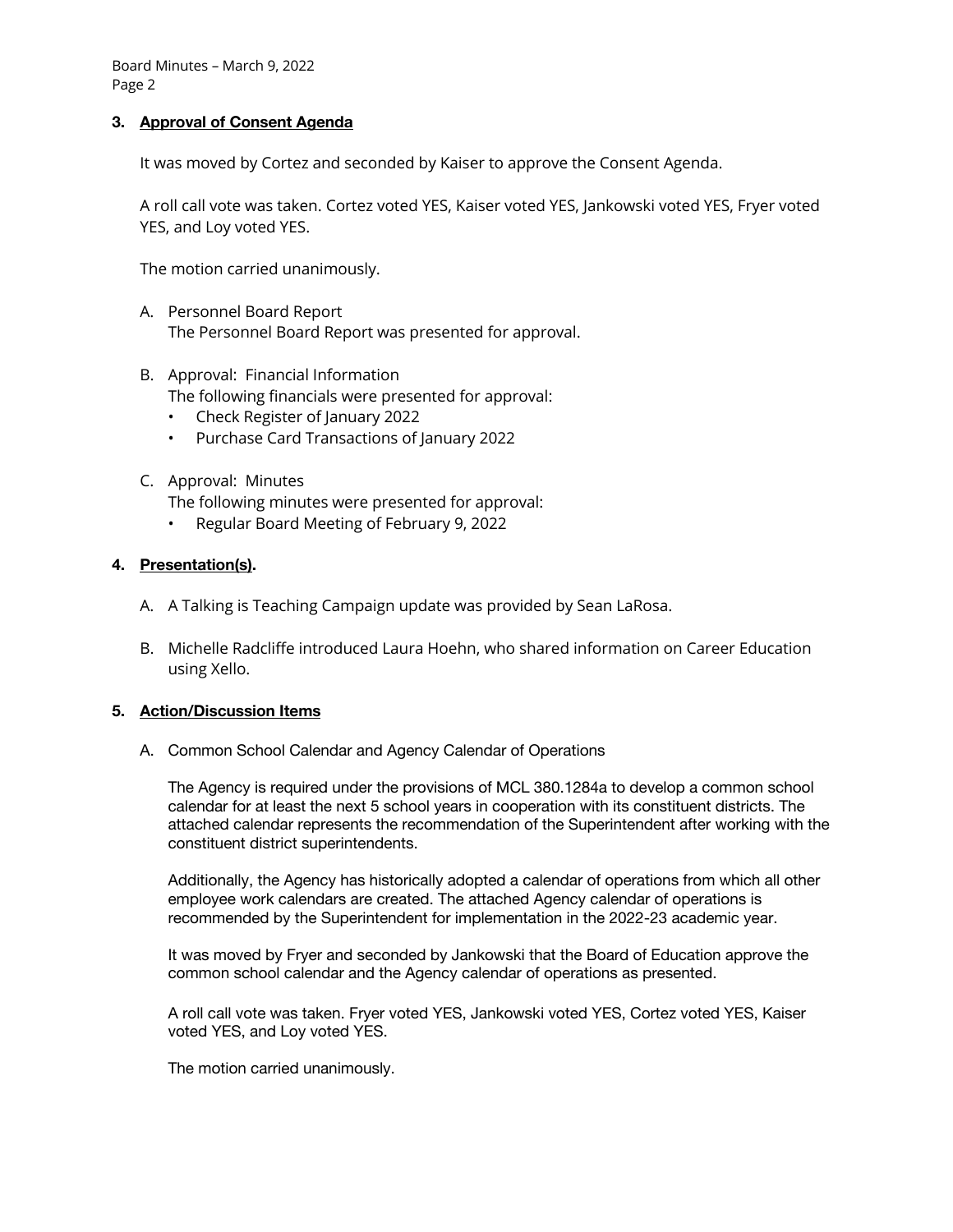It was moved by Kaiser and seconded by Cortez that the Board approve Items 5.B, 5.C., and 5.D. as presented.

A roll call vote was taken. Kaiser voted YES, Cortez voted YES, Fryer voted YES, Jankowski voted YES, and Loy voted YES.

The motion carried unanimously.

B. Head Start/GSRP Eligibility Priority Criteria, Selection Process for Placing Children and Proposed Program Locations

Each year Livingston ESA Early Childhood Programs review the criteria for placing children in our Head Start and GSRP classrooms throughout the county. As required by the Head Start program, the following Early Childhood documents are presented for approval by the Board of Education:

➢2022-2023 Eligibility Priority Criteria ➢2022-2023 Selection Process for Placing Children ➢2022-2023 Proposed Program Locations

C. Head Start/GSRP Strategic Plan with Program Goals and Areas of Strength

In 2019 the Livingston ESA Head Start and GSRP Early Childhood Programs began a new fiveyear improvement cycle focused on improving child outcomes and supporting staff capacity in order to positively impact child outcomes. As required by the Head Start program, the following Early Childhood documents are presented for approval by the Board of Education:

➢2022-2023 5-Year Strategic Plan updated with Program Goals ➢2022-2023 Areas of Strength ➢2022-2023 Professional Learning Guide with T/TA Budget Narrative

D. Approval of Head Start/GSRP Annual Report

Each year Livingston ESA Early Childhood Programs complete an Annual Report. As required by the Head Start program, the following Early Childhood document was presented for approval by the Board of Education:

➢2022-2023 Early Childhood Annual Report

E. Specialized Transportation Van Purchase

The Agency currently owns two vans for the main purpose of providing transportation for homeless students. When the vans are not being used for that purpose, they can be used for other transportation needs. This year, one of the vans is dedicated to transporting one student to the Michigan School for the Deaf located in Flint. With only one van available for coordinating homeless student transportation, we cannot fulfill all of the transportation requests. Purchasing an additional van will give the opportunity to provide transportation for homeless students as needed.

Capital Project funds will be used for the purchase, allowing for maximum flexibility in the usage of the van.